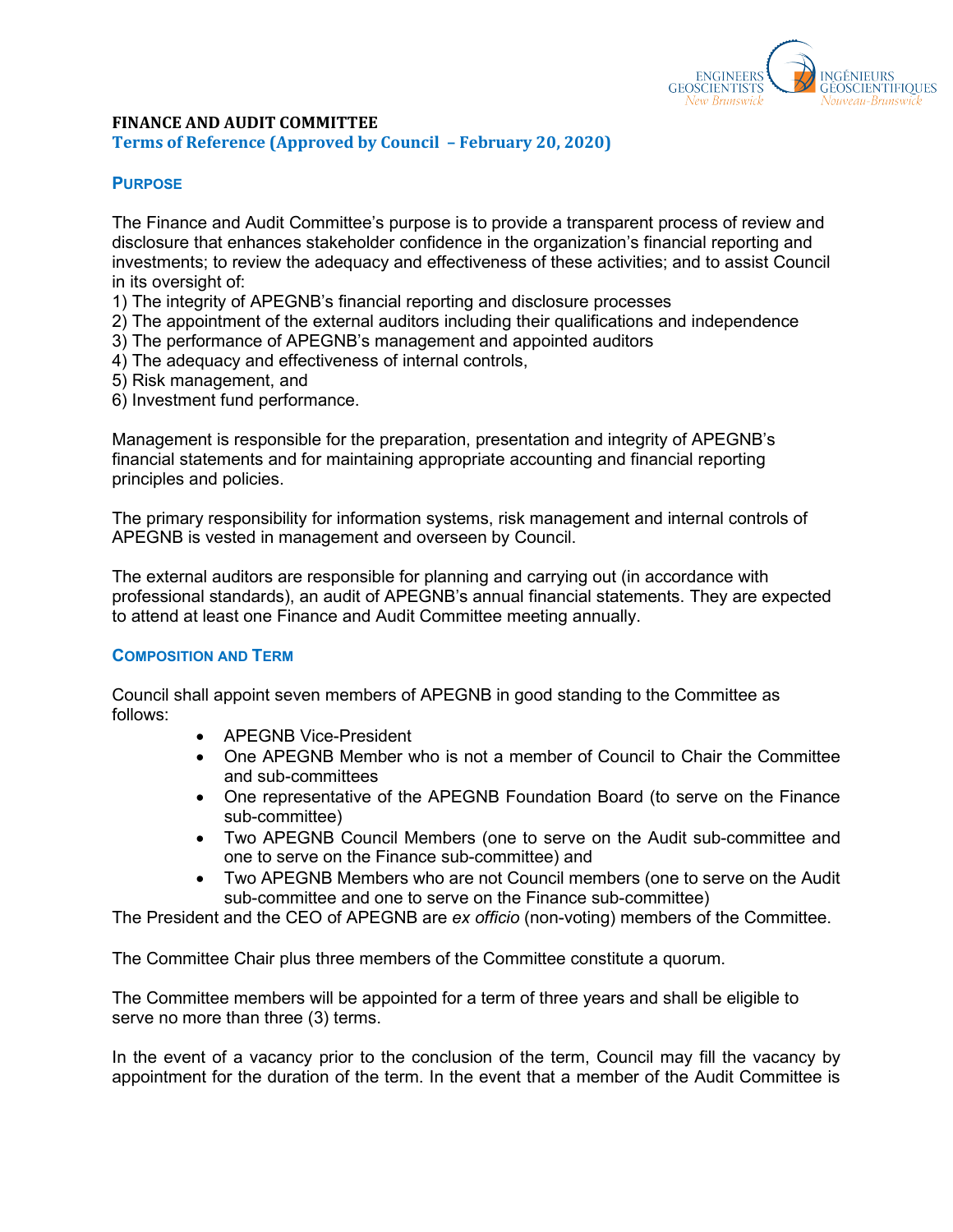temporarily unable to serve, an alternate may be appointed by Council to act in the member's absence.

The Committee shall meet semi-annually or more frequently as required. Financial statements shall be shared with the Finance sub-committee in advance of Council meetings.

Committee members shall be capable of sufficiently communicating policy monitoring requirements to prospective and selected auditors.

Committee members should possess the ability to read and understand a set of financial statements that present a breadth and level of complexity of accounting issues that are generally comparable to those that could be reasonably expected to be encountered at APEGNB, or acquire such financial literacy within a reasonable period of time after appointment to the Committee.

#### **MANDATE**

Subject to the powers and duties of Council, the Committee will perform the following duties in relation to APEGNB, as may be appropriate in the context:

### **1) FINANCIAL STATEMENTS AND OTHER STATEMENTS**

The Committee will review and recommend for approval financial information. In this regard, the Committee will:

- a) Review and recommend to Council, if appropriate for approval, the financial content of the Annual Report;
- b) Review the unaudited financial statements and draft budget as prepared by Management in advance of the presentation to Council;
- c) Review and approve any significant proposed changes in financial reporting and accounting policies and practices.

### **2) INTERNAL CONTROL**

The Committee will review and obtain reasonable assurance that the internal controls are operating effectively to produce accurate, appropriate and timely management and financial information and that they are appropriately addressing risks identified.

In this regard, the Committee will receive Management's status reports addressing internal control or management information system issues identified by external auditors or identified internally. Results of the Committee's review will be communicated to Council.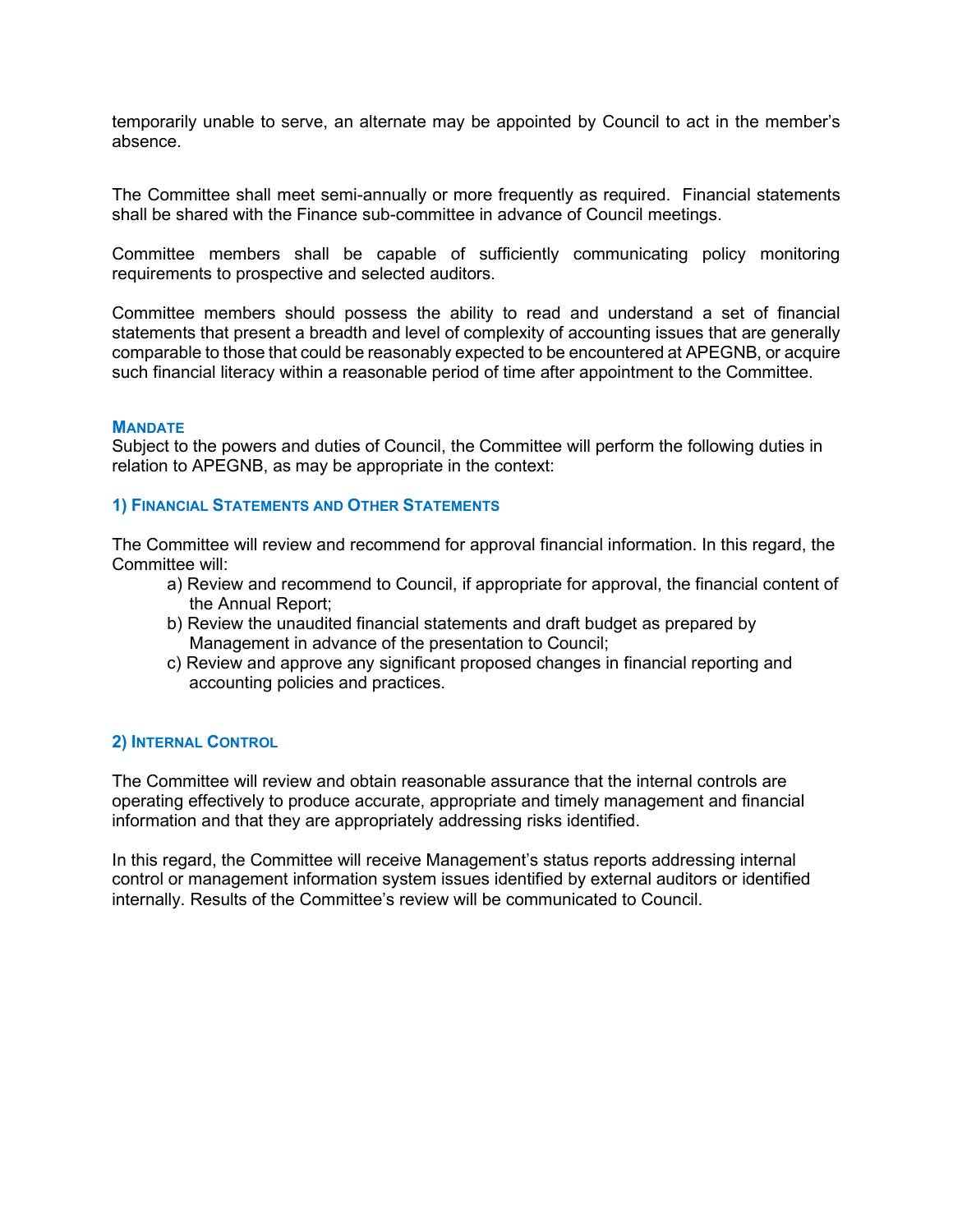# **3) EXTERNAL AUDITOR**

The Audit sub-committee is directly responsible for overseeing the work of the external auditor. The sub-committee will review the planning and results of external audit activities and the ongoing relationship with the external auditor. In this regard, the sub-committee will:

- a) Review and recommend to the Members the annual appointment of the external independent auditor
- b) Review and approve the terms of the annual external audit engagement plan, including but not limited to the following:
	- (i) engagement letter
	- (ii) objectives and scope of the external audit work
	- (iii) materiality limit
	- (iv) areas of audit risk
	- (v) staffing, and in particular, the lead audit partner and the audit partner responsible for reviewing the audit, including partner rotation
	- (vi) timetable, and
	- (vii) proposed fees
- c) Review and approve in advance, a non-audit service fee for unplanned work to be provided by the external auditor's firm and consider the impact on the independence of the external audit work.
- d) Assess the performance and independence of the external auditor
- e) Meet with the external auditor at least annually, to discuss financial statements, and the external auditor's report
- f) Ensure that direct and open communication exists among the sub-Committee, the external auditor and Management
- g) Review and advise Council with respect to the plan, conduct and reporting of the annual external audit, including but not limited to the following:
	- (i) Any difficulties encountered, or restriction imposed by Management, during the annual audit
	- (ii) Any significant accounting policies or financial reporting issues, alternative accounting treatments discussed with Management, ramifications and external auditors' preferred alternative, and any other material written communications with Management
	- (iii) The external auditor's evaluation of the internal control systems, procedures and documentation
	- (iv) The post audit or management letter containing any findings or recommendations of the external auditor including Management's response thereto and the subsequent follow-up to any identified internal control weaknesses
	- (v) Any significant disagreements between Management and the external auditor with regard to financial reporting
	- (vi) Any other matters that the external auditor brings to the attention of the Audit sub-Committee, and
	- (vii) Any issues relating to review or appointment of the external auditors